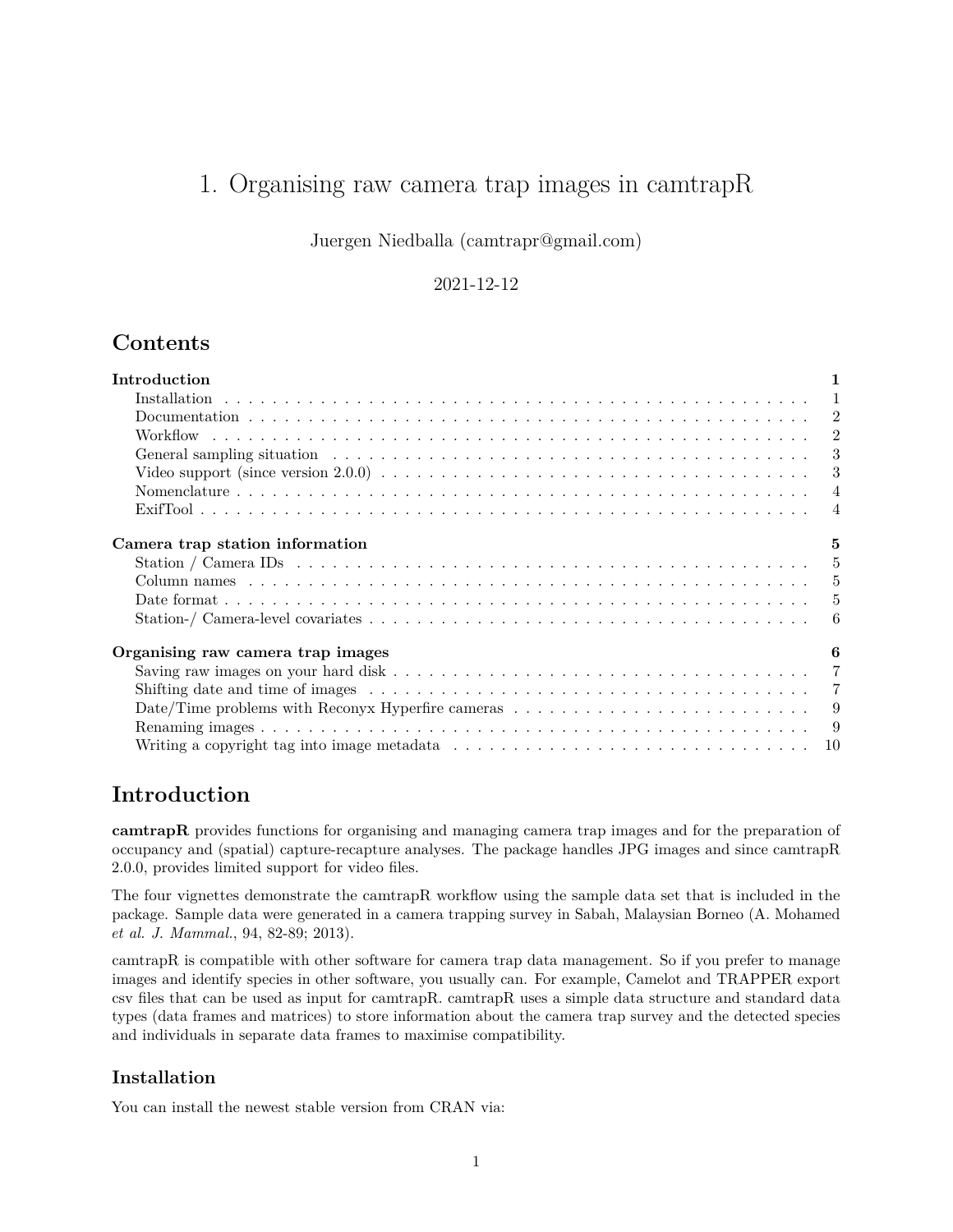install.packages("camtrapR")

Alternatively, you can install the development version from GitHub (requires package devtools):

```
library(remotes)
install_github("jniedballa/camtrapR")
```
Afterwards, load camtrapR via:

library(camtrapR)

### <span id="page-1-0"></span>**Documentation**

The latest vignettes, function reference and changelog can be found on the [camtrapR GitHub pages](https://jniedballa.github.io/camtrapR/) or the [camtrapR page on CRAN.](https://CRAN.R-project.org/package=camtrapR) Source code can be found on [GitHub.](https://github.com/jniedballa/camtrapR)

#### <span id="page-1-1"></span>**Workflow**

The workflow in camptrapR is made up of a number of function that build upon one another in a logical sequence. Here is a list of functions grouped by work steps in the order in which they should be run. Details on all functions are provided below, in the other vignettes, and the function help files.

- Organising raw images
- 1. createStationFolders
- 2. fixDateTimeOriginal (only if necessary)
- 3. timeShiftImages (only if necessary)
- 4. imageRename
- 5. addCopyrightTag
- Species identification and data extraction
- 1. checkSpeciesNames
- 2. createSpeciesFolders
- 3. checkSpeciesIdentification
- 4. appendSpeciesNames
- 5. exifTagNames
- 6. recordTable
- Data exploration and visualisation (species-level)
- 1. detectionMaps
- 2. activityHistogram
- 3. activityDensity
- 4. activityRadial
- 5. activityOverlap
- 6. surveyReport
- Individual identification and data extraction
- 1. getSpeciesImages
- 2. recordTableIndividual
- Preparing input for subsequent analyses
- 1. cameraOperation
- 2. detectionHistory (for occupancy analyses)
- 3. spatialDetectionHistory (for spatial capture-recapture analyses)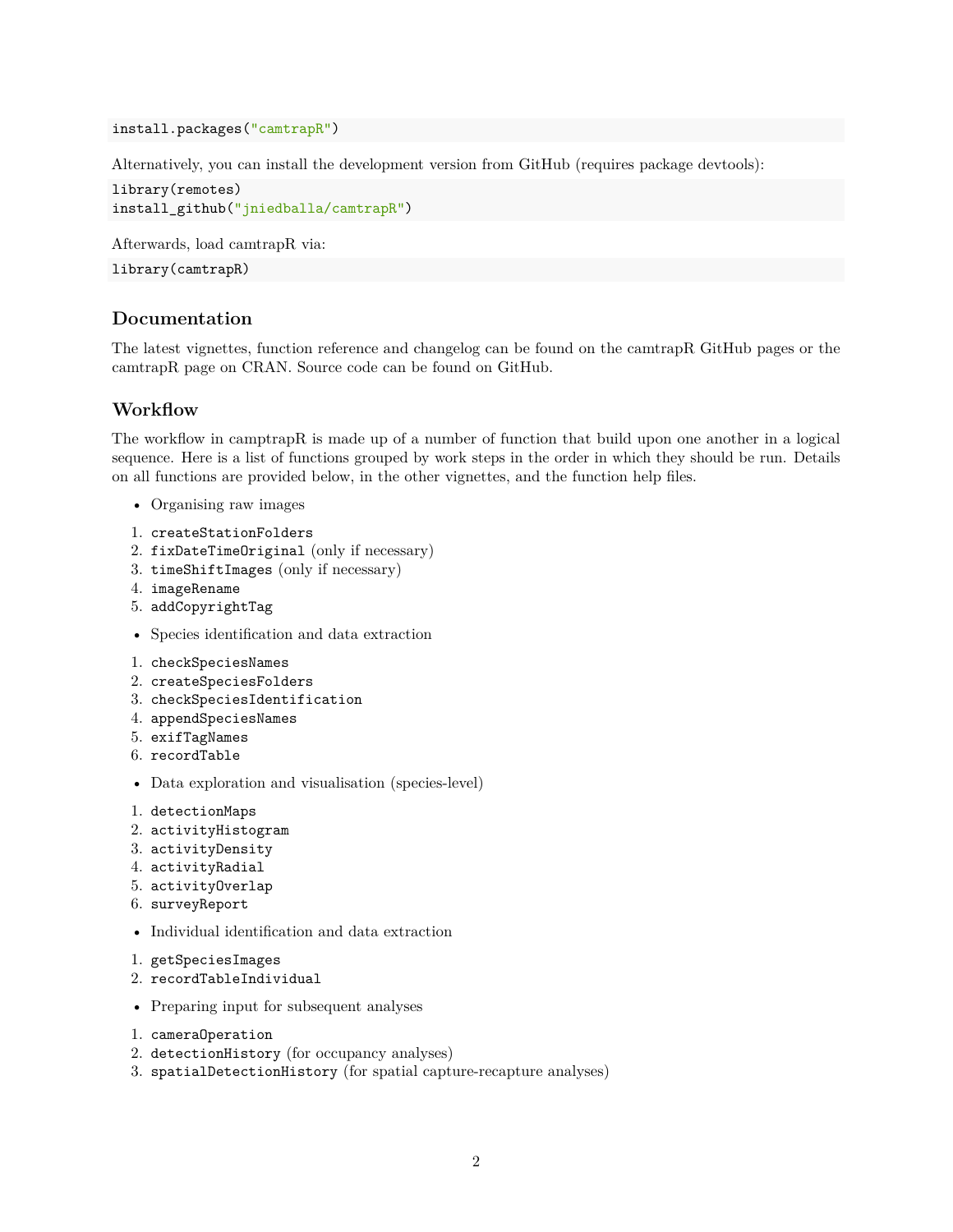# <span id="page-2-0"></span>**General sampling situation**

camtrapR was designed for camera trapping surveys in which an array of camera trap stations (each consisting of one or more camera traps per station) is operated in a study area. The vignettes will provide a guideline for how to use camtrapR in different sampling situations.

# <span id="page-2-1"></span>**Video support (since version 2.0.0)**

Since version 2.0.0, the functions recordTable and recordTableIndividual support video files. In addition exifTagNames can read and display video metadata via ExifTool.

Video support allows you to process video files and identify species and individuals using the same workflow as for images. With minimal effort, you can extract and tabulate these information using the familiar functions within camtrapR.

Since this is a new feature, please be sure to read the vignette sections on video and the help files of the relevant functions and check the example code. Also, please test the workflow before working on larger amounts of data. Unfortunately, I could not include a sample video in the package due to file size constraints, but I hope you will get the idea. And please, let me know about your experiences working with videos in camtrapR and possible problems. I would really appreciate the feedback to inmprove and extend video support.

#### **Video date/time**

The main problem in working with videos is the lack of a standardized date/time tag in the metadata. Only if such a tag is present, camtrapR can successfully extract the video date/time. Not all cameras save date and time in a suitable format in the metadata, so before conducting a study using videos, please make sure that your cameras record a suitable (i.e., persistent) date/time tag in the metadata. You can check if there is a suitable tag available in the video metadata:

- 1. Use exifTagNames to identify a usable video date/time tag
- 2. provide the name of the video date/time tag to recordTable

When using exifTagNames, make sure the date/time tag you choose is identical to the date/time shown in the data field of the video. In the example videos I tests, tags such as "QuickTime:CreateDate" worked well. The tags "File Creation Date/Time", "File Modification Date/Time" and "File Access Date/Time" are not suitable, since they are updated when the video files are moved or copied.

This also means that if there is no suitable date/time tag in the video metadata, camtrapR will not be able to return information for these videos and will omit them. It really depends on your camera model. So if you consider using video for your surveys, please first check (with that specific camera model) if there is a suitable date/time tag in the video metadata. A suitable date/time tag is one that doesn't change when the video file is moved, copied or otherwise modified. If a camera fails to record such a tag, camtrapR can't return proper date and time, making the videos useless.

#### **digiKam tags & metadata**

In digiKam, it is possible to assign tags to videos. Just like images, videos can be tagged with species or individual IDs, group size, sex, age group or whatever information you are interested in. BUT, in contrast to JPG images, digiKam cannot write these tags directly into the video metadata. Instead, video tags are stored in the digiKam database on your hard disk. To access tags assigned to videos, camtrapR has to read them directly from the digiKam database. This means that in order for camtrapR to read video tags, the videos need to be included in the digiKam database. Moving or copying the videos to a different location will strip the tags you assigned.

Users need to provide the filename of the digiKam database and the directory it is in (digiKam  $>$  Settings  $>$ configure digiKam > Database; the directory is stated there). In that menu, also ensure you use a SQLite database (the default). When the digiKam database information are provided to camtrapR, all the tags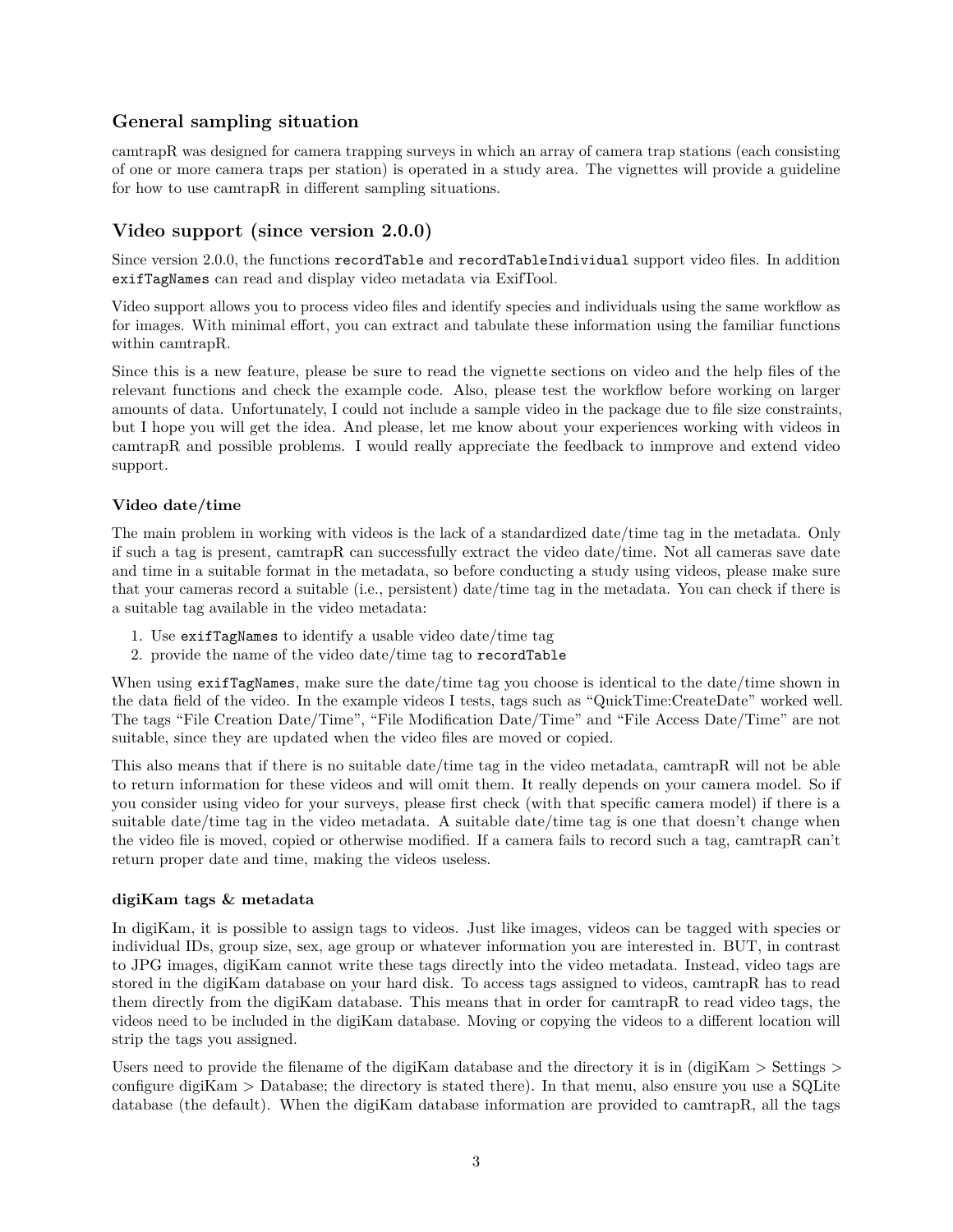you assigned to videos in digiKam will be extracted and tabulated just like image tags. See the help files of recordTable and recordTableIndividual for details.

## <span id="page-3-0"></span>**Nomenclature**

To facilitate understanding here is a glossary on how we use specific terms. It is standard camera trapping nomenclature.

- station: a station is a locality containing one or more camera traps (often a pair of two)
- camera trap: refers to the individual camera unit. One or more (often two) constitute a station
- occasion: a distinct sampling event of 1 or more days
- effort: number of active trapping days per station and occasion

## <span id="page-3-1"></span>**ExifTool**

camtrapR relies on the free and open-source software **ExifTool** written by Phil Harvey to extract metadata from images. ExifTool is freely available [here](https://exiftool.org/) and runs on Windows, Linux and MacOS. In order to use it, your system must be able to find the software. On MacOS, Linux and Unix it needs installation and should afterwards be found by the system without problems. How to set up Exiftool for Windows is detailed below. General installation instruction can be found [here.](https://exiftool.org/install.html)

#### **ExifTool for Windows**

On Windows, ExifTool does not need installation. In order for Windows to be able to find ExifTool, follow the instructions found [here.](https://exiftool.org/install.html) Be sure to download the stand-alone executable. The download file is a .zip which you need to unzip, rename the contained "exiftool(-k).exe" file to "exiftool.exe" and place it in, e.g., C:/Windows. Windows will be able to find ExifTool if exiftool.exe is placed in a directory that is contained in the Windows PATH variable (e.g. C:/Windows).

```
# Check which directories are in PATH (output not shown here)
Sys.getenv("PATH")
```

```
# Check if the system can find Exiftool (if output is empty "", system can't find Exiftool)
Sys.which("exiftool")
```
## exiftool ## "C:\\WINDOWS\\exiftool.exe"

If exiftool.exe cannot be placed in a PATH directory (e.g. due to limited user privileges), users can place exiftool.exe in any directory and then add that directory to PATH temporarily for use in the running R session using the function exiftoolPath. This is necessary if the directory containing exiftool.exe is not in PATH by default.

```
# this is a dummy example assuming the directory structure: C:/Path/To/Exiftool/exiftool.exe
exiftool_dir <- "C:/Path/To/Exiftool"
exiftoolPath(exiftoolDir = exiftool_dir)
```
Afterwards, Windows (via R) should be able to find ExifTool during the active session.

#### **ExifTool performance**

ExifTool is the performance bottleneck of the package functions. It can extract metadata at a rate of about 160 images per second (approx. 10,000 images per minute, measured on a laptop computer running Windows 7, Intel Core i5-2410M / 2.3 GHz, 6 GB RAM). Performance tends to be lower when ExifTool is first called and increases afterwards; and it decreases in situations with numerous camera trap stations with few images each (because ExifTool is called separately on every station directory and the associated overhead of loading ExifTool each time).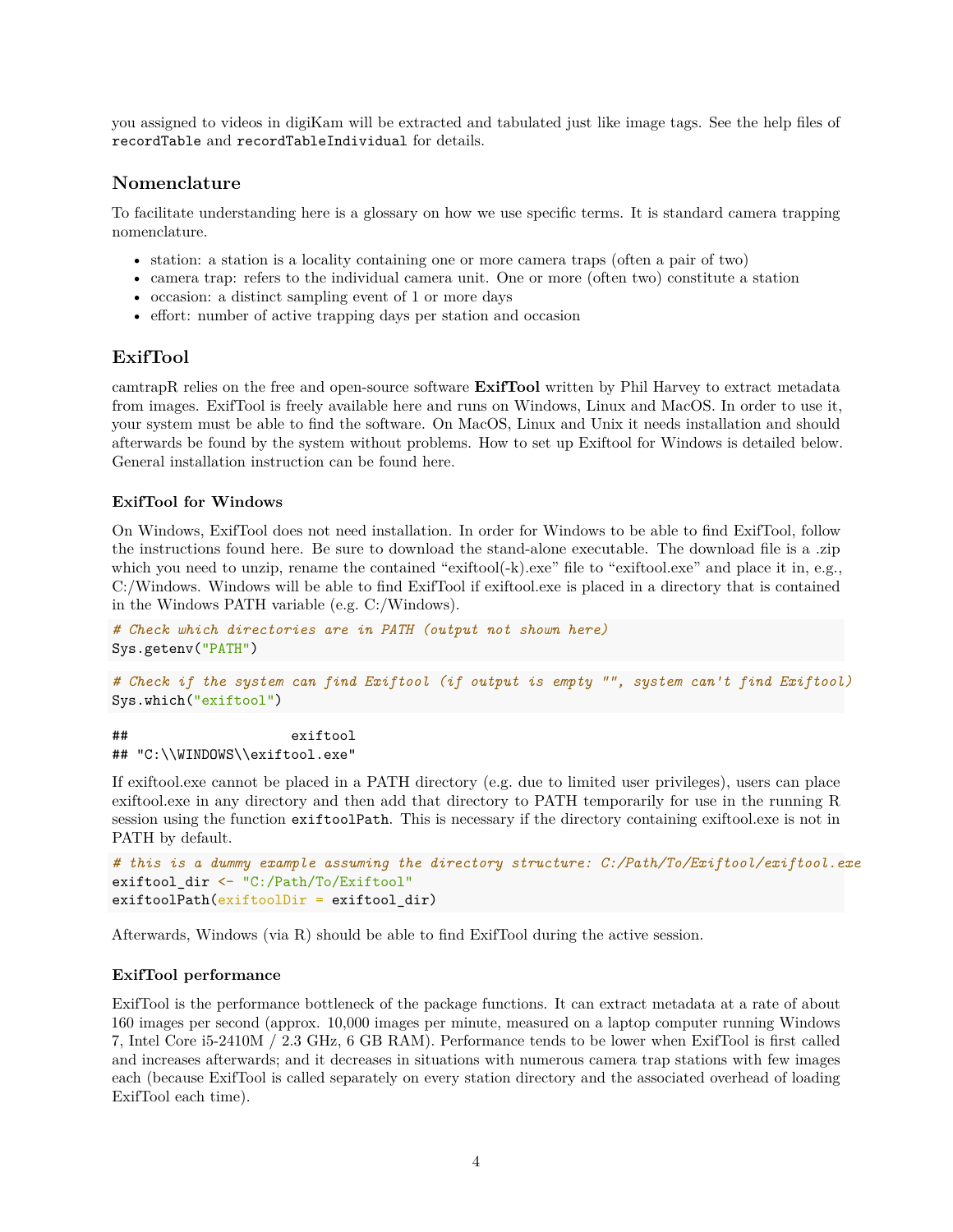# <span id="page-4-0"></span>**Camera trap station information**

Before looking at how images are handled, let's first familiarise ourselves with how information about camera trap stations are stored. Camera trap station information are tabulated in a simple data frame with 1 row per station (if there was 1 camera per station) or 1 row per camera (if there was more than 1 camera per station). Information to be stored in this table are: station (and camera) IDs, geographic coordinates, setup and retrieval dates and possible dates when camera were not operational (because of malfunction, animal interference, empty batteries, full memory cards etc.). The table can be generated standard spreadsheet software and loaded into R.

```
# here is a sample camera trap station table
data("camtraps")
camtraps
```

```
## Station utm_y utm_x Setup_date Retrieval_date Problem1_from Problem1_to
## 1 StationA 604000 526000 02/04/2009 14/05/2009
## 2 StationB 606000 523000 03/04/2009 16/05/2009
## 3 StationC 607050 525000 04/04/2009 17/05/2009 12/05/2009 17/05/2009
```
Note that the sample data contain only one camera per station. Thus, there is no need to differentiate between station and camera IDs. If there was more than one camera per station, an additional column for camera IDs would be needed. Consequently, there would be one row for each camera and thus several rows per station.

# <span id="page-4-1"></span>**Station / Camera IDs**

Station and camera IDs can be any combination of characters and numbers. Please don't use underscores though, and more specifically, don't use double underscores ("\_\_"), as these are used in a number of functions to separate bits of information (e.g. in file names created by imageRename or row names in cameraOperation).

## <span id="page-4-2"></span>**Column names**

Column names are not prescribed to allow users freedom in naming their data the way they wish (with one exception detailed below). In the sample table, 'Station' contains station IDs, 'utm\_y' and 'utm\_x' contain the station's geographic coordinates. 'Setup\_date' and 'Retrieval\_date' are the dates the stations were set up and retrieved from the field. All of these may have user-defined names. 'Problem1\_from' and 'Problem1\_to' are optional columns to specify periods in which cameras/stations were not operational. Additional pairs of columns such as 'Problem2\_from' and 'Problem2\_to' etc. can be added if cameras/stations malfunctioned repeatedly. Their names must follow the pattern given here.

# <span id="page-4-3"></span>**Date format**

All dates in this table (setup, retrieval and problem columns) should be of data type "character" and can be formatted in any way that function as.Date can interpret. Since version 1.2, camtrapR also supports the more flexible and convenient naming conventions of package lubridate, which makes it easier to specify dates correctly.

**camtrapR** by default assumes the standard format "YYYY-MM-DD", e.g. "2015-12-31", and we recommend to use that format (it is also best for sorting by date). In any case, the date format must be consistent between the various date columns.

Two functions (cameraOperation, surveyReport) utilize these date information and therefore contain arguments to specify the date format (dateFormat and CTDateFormat, respectively). These arguments are used to interpret the character string in the table (e.g. "2015-12-31") as a date.

If these arguments contain the character "%" (characteristic of the format argument to strptime), they are passed to function as.Date as argument format. If they don't contain character "%", they are interpreted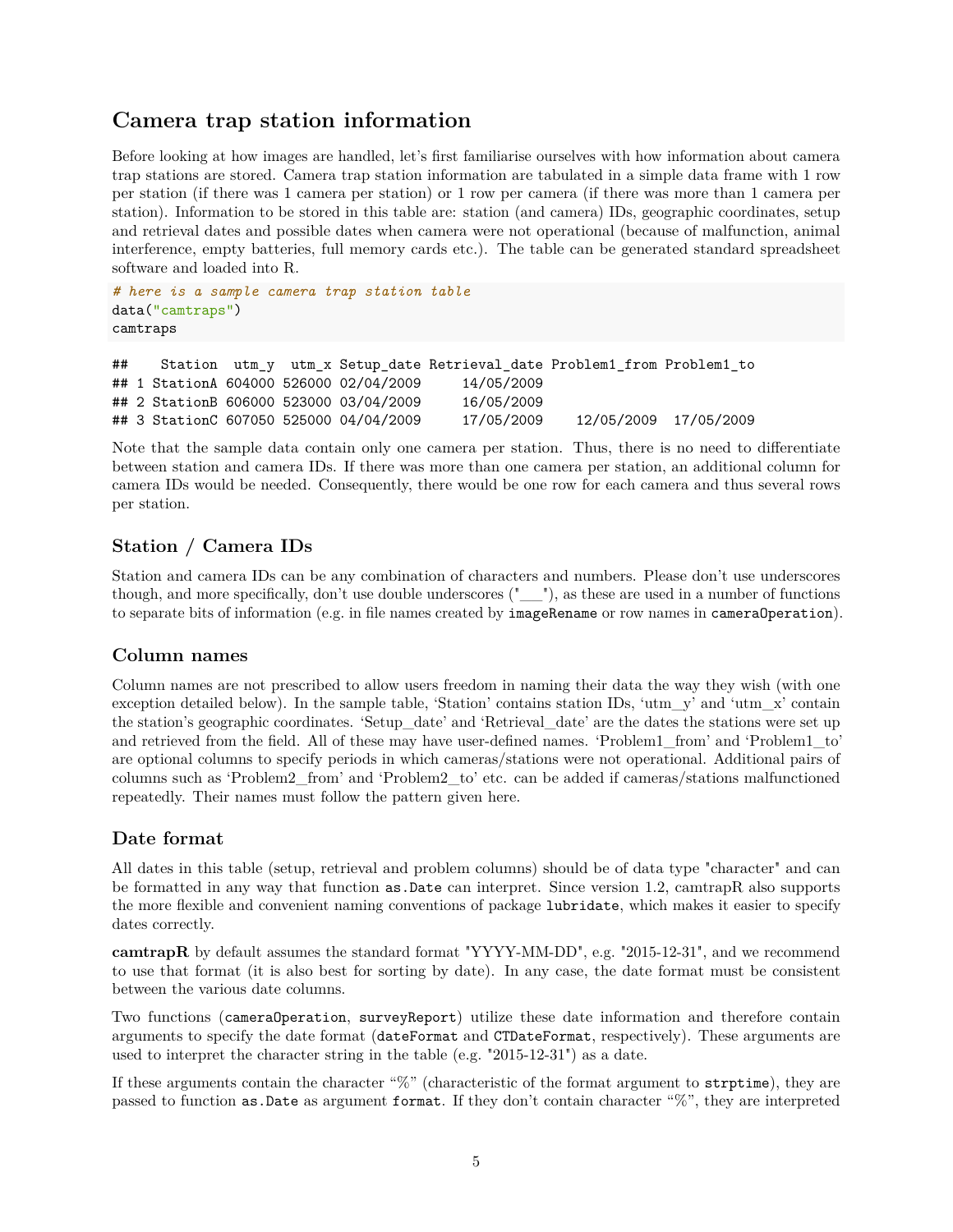as orders arguments to the function parse date time in the lubridate package.

Details on how to set it correctly can be found in the Details section of the help files of functions  $as.Date$ and strptime or parse\_date\_time.

[Here is some information about date format in base R.](https://www.r-bloggers.com/2013/08/date-formats-in-r/)

[Here is some information about date format in lubridate.](https://lubridate.tidyverse.org/)

Here are a few examples for December 1st 2015 ("generic" is the abstract representation of your date string  $(Y = year, M = month, D = day)$ , "example" is a formatted example and "dateFormat argument" is what you'd specify in dateFormat and CTDateFormat in either the base R or lubridate naming convention):

| generic       | example                              | dateFormat argument (base) | dateFormat argument (lubridate) |
|---------------|--------------------------------------|----------------------------|---------------------------------|
| "YYYY-MM-DD"  | $"2015-12-01"$                       | "%Y-%m-%d"                 | "ymd"                           |
| "YYYY/MM/DD"  | "2015/12/01"                         | "%Y/%m/%d"                 | "ymd"                           |
| "YYYY/MM/DD"  | "2015/12/1"                          | "%Y/%m/%d"                 | "ymd"                           |
| " $MM/DD/YY"$ | "12/01/15"                           | "%m/%d/%y"                 | "mdy"                           |
| "YYYYMMDD"    | "20151201"                           | "%Y%m%d"                   | "ymd"                           |
| "DD.MM.YY"    | "1.12.15"                            | "%d.%m.%y"                 | " $\text{dmy}$ "                |
| "DD-MMM-YY"   | $"01\text{-}\mathrm{Dec}\text{-}15"$ | "%d-%b-%y"                 | "dmy"                           |

In the sample table (camtraps), we use another date format for demonstration purposes.

Data type of the ID and date columns in the table must be character or factor. Please don't use data type Date. You can turn data type Date into character using as.character.

#### <span id="page-5-0"></span>**Station-/ Camera-level covariates**

If needed, station-/camera-level covariates can be specified in this table, e.g. trail or habitat type, camera model etc. They can later be used as covariates, e.g. in occupancy models.

# <span id="page-5-1"></span>**Organising raw camera trap images**

After collecting images from camera traps, the images are saved into a directory structure like this:

rawImages/stationA

rawImages/stationB

If there was more than 1 camera per station, the station directories must contain camera subdirectories, e.g.

rawImages/stationA/camera1

rawImages/stationA/camera2

If you have more than 1 camera per station but don't separate the images from different cameras at this stage, you will not be able to do so at a later point. Later in the workflow, you can decide whether you would like to keep them separate or merge them (in the function imageRename).

Generally, you should not work on your raw data and instead keep them as a backup. If you rename you images with imageRename, the whole camtrapR workflow will take place in a copy of the images to prevent data loss.

Another important point is not to save any other data besides images in image directories. It may interfere with the operation of the package and ExifTool.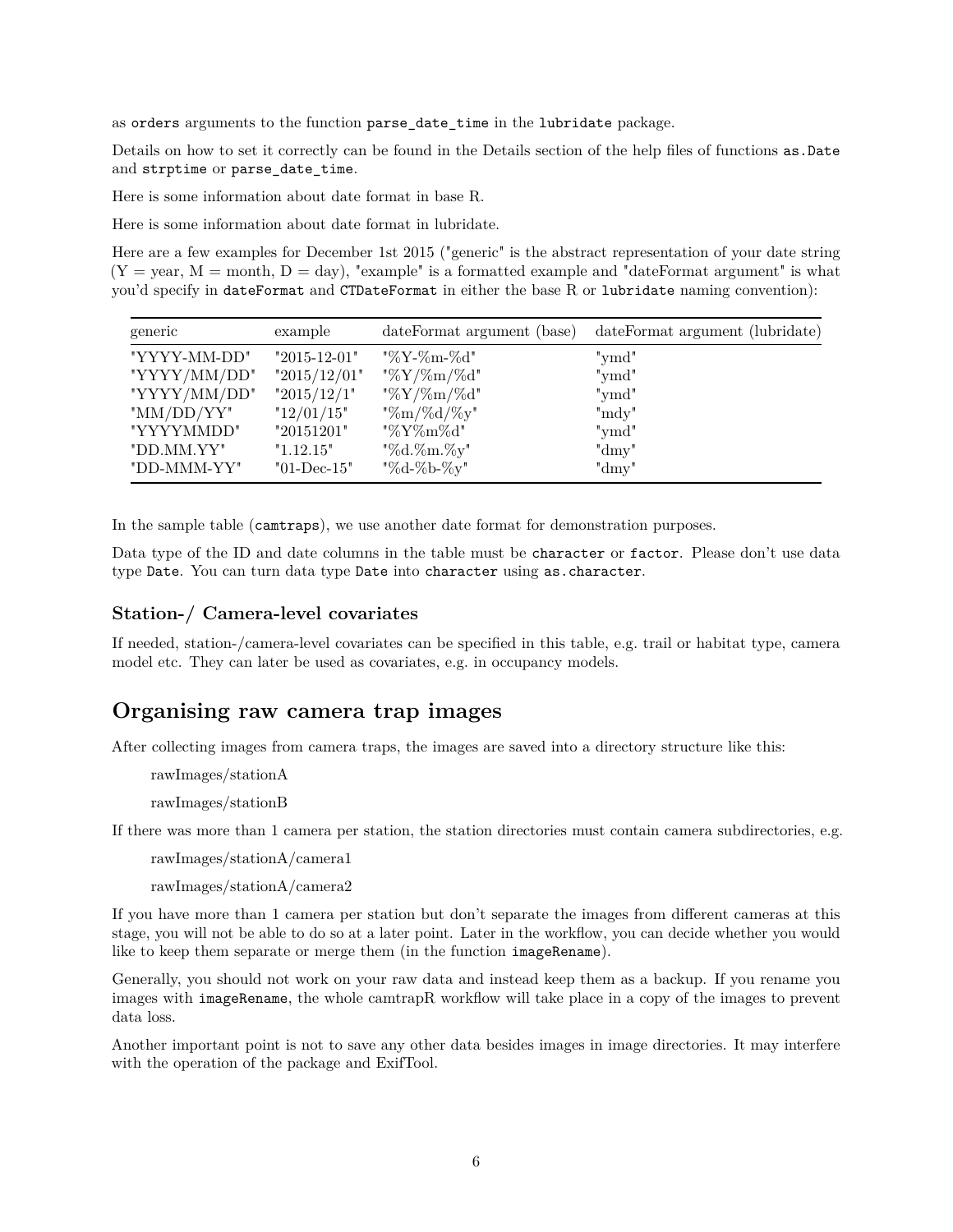#### <span id="page-6-0"></span>**Saving raw images on your hard disk**

The directories for the raw images can be created automatically using the function createStationFolders and the camera trap station table. As mentioned above, images can either be stored in station directories (if there was 1 camera per station) or in station/camera directories (if there was >1 camera per station). The behaviour is controlled by the function argument cameras. It specifies the camera ID column in the camera trap information table. If it is defined, camera subdirectories will be created within the station directories.

Here is an example in which station directories without camera subdirectories are created.

```
# create a temporary dummy directory for tests
# (normally, you'd set up an empty directory in a proper place, e.g. .../myStudy/rawImages)
wd_createStationDir <- file.path(normalizePath(tempdir(), winslash = "/"), "createStationFoldersTest")
# create station directories in wd_createStationDir
StationFolderCreate1 \leftarrow createStationFolders (inDir = wd createStationDir,
                                          stations = as.character(camtraps$Station),
                                          createinDir = TRUE)
## created 3 directories
StationFolderCreate1
## station
## 1 StationA
## 2 StationB
## 3 StationC
## directory
## 1 C:/Users/Juergen/AppData/Local/Temp/RtmpyQCKzG/createStationFoldersTest/StationA
## 2 C:/Users/Juergen/AppData/Local/Temp/RtmpyQCKzG/createStationFoldersTest/StationB
## 3 C:/Users/Juergen/AppData/Local/Temp/RtmpyQCKzG/createStationFoldersTest/StationC
## created exists
## 1 TRUE TRUE
## 2 TRUE TRUE
## 3 TRUE TRUE
```
**IMPORTANT:** Please note that in this vignette station directories are set up in a temporary directory. That does not make any sense in real life and is done here solely to demonstrate how the functions works. So please don't do this at home! Instead, always work in permanent directories!

Once the directories are created, you can copy over your images from the memory cards.

#### <span id="page-6-1"></span>**Shifting date and time of images**

There are situations in which the date and time of your images may be incorrect. Imagine you forgot to set the system time in one of your cameras or reset the time accidentally. Or think of a bug in the camera software that causes years to be wrong as happened in the cameras of a major manufacturer at the turn of the year 2015/2016. Another situation in which images times may need a little shift is when users wish to synchronise the record times between camera pairs.

In any case, systematic offsets of date and time recorded by cameras can be corrected easily. The function timeShiftImages does just that by utilising the date/time shift module of ExifTool. All you need is a table containing the time offset in a certain format, i.e.

```
data(timeShiftTable)
timeShiftTable
## Station camera timeshift sign
## 1 StationA NA 1:0:0 0:0:0 -
```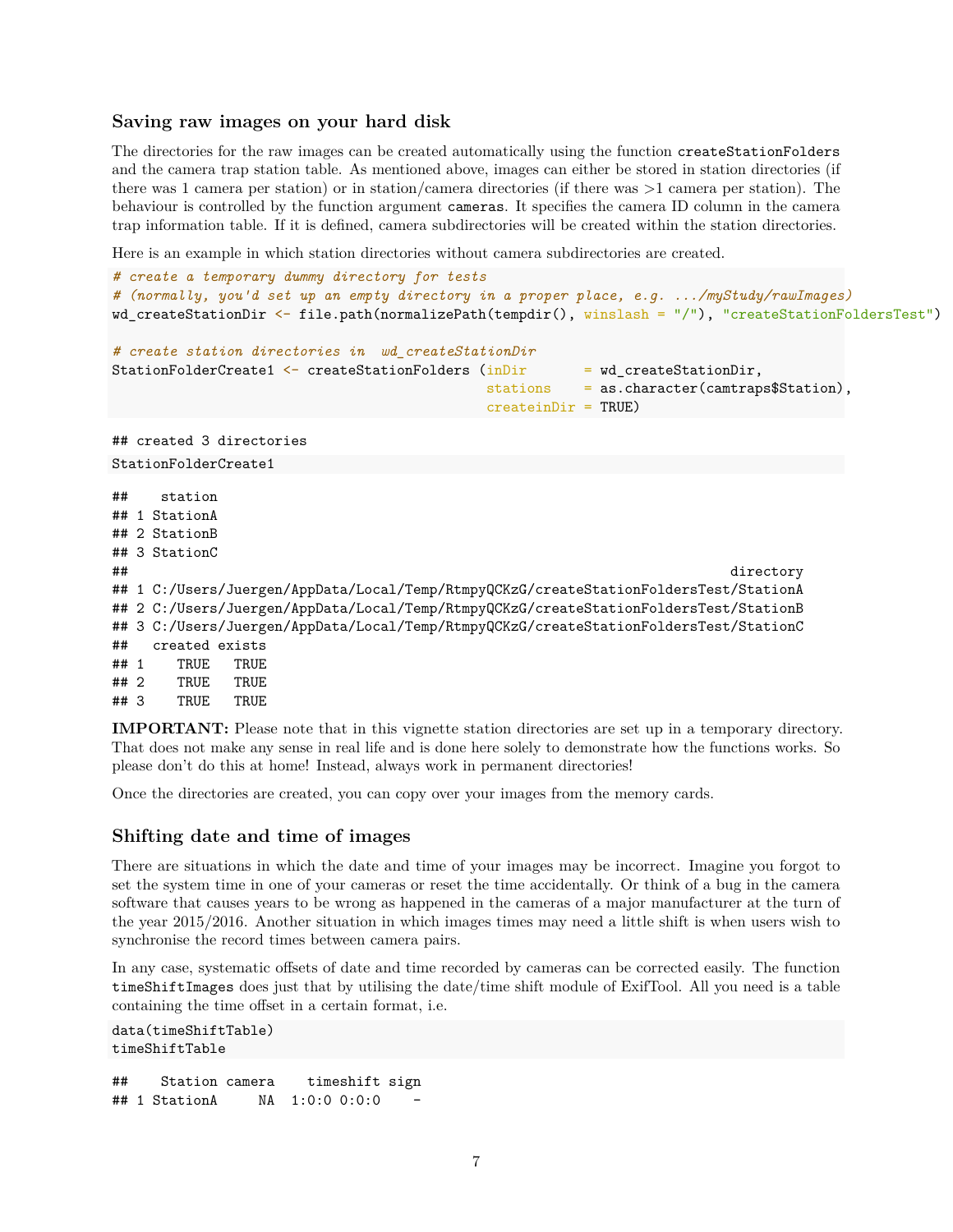## 2 StationB NA 0:0:0 12:0:0 +

There is a station column with station IDs, camera is NA because there was 1 camera per station only in our example, timeshift is the amount by which to shift the time of all images at that station, and sign specifies the direction in which to shift time. Setting sign to + sets image time ahead by the amount specified in timeshift, - sets image times back. timeshift format is "year:month:day hour:minute:second", i.e. "1:0:0  $0:0:0"$  is a shift of exactly 1 year and  $"0:0:0"12:10:01"12$  hours and 10 minutes and 1 second. In the above table, time stampes of images taken at StationA are shifted back by 1 year, and images taken at StationB are shifted ahead by 12 hours.

The function timeShiftImages should be run directly after saving the raw images on the hard disk.

```
# copy sample images to another location (so we don't mess around in the package directory)
wd_images_raw <- system.file("pictures/raw_images", package = "camtrapR")
file.copy(from = wd_images_raw, to = normalizePath(tempdir(), winslash = ''/), recursive = TRUE)
```

```
## [1] TRUE
```

```
wd images raw copy \leq file.path(normalizePath(tempdir(), winslash = "/"), "raw images")
timeshift_run <- timeShiftImages(inDir = wd_images_raw_copy,
                              timeShiftTable = timeShiftTable,
                              stationCol = "Station",
                              hasCameraFolders = FALSE,
                              timeShiftColumn = "timeshift",
                              timeShiftSignColumn = "sign"
\lambda
```

```
## C:/Users/Juergen/AppData/Local/Temp/RtmpyQCKzG/raw_images/StationA
```

```
## C:/Users/Juergen/AppData/Local/Temp/RtmpyQCKzG/raw_images/StationB
```

```
timeshift_run
```

| ##     |                                                                         |                                                                         | directory             |  |
|--------|-------------------------------------------------------------------------|-------------------------------------------------------------------------|-----------------------|--|
|        |                                                                         | ## 1 C:/Users/Juergen/AppData/Local/Temp/RtmpyQCKzG/raw_images/StationA |                       |  |
|        | ## 2 C:/Users/Juergen/AppData/Local/Temp/RtmpyQCKzG/raw_images/StationB |                                                                         |                       |  |
| ##     |                                                                         | n directories                                                           | n images              |  |
| ## $1$ |                                                                         | 1 directories scanned                                                   | 3 image files updated |  |
| $##$ 2 |                                                                         | 1 directories scanned                                                   | 3 image files updated |  |

ExifTool has now updated the time tag of all images in the directories specified in the timeShiftTable. The original images are preserved as XYZ.JPG\_original files (XYZ being the original file name). By setting argument undo = TRUE, the orginals are restored and the modified images are deleted. The function will check if the number of JPG\_original files and JPG files in folders is identical. If not, the function will not work. It does not check for consistency of file names.

```
timeshift_undo <- timeShiftImages(inDir = wd_images_raw_copy,
                          timeShiftTable = timeShiftTable,
                          stationCol = "Station",
                          hasCameraFolders = FALSE,
                          timeShiftColumn = "timeshift",
                          timeShiftSignColumn = "sign",
                          undo = TRUE)
```
timeshift\_undo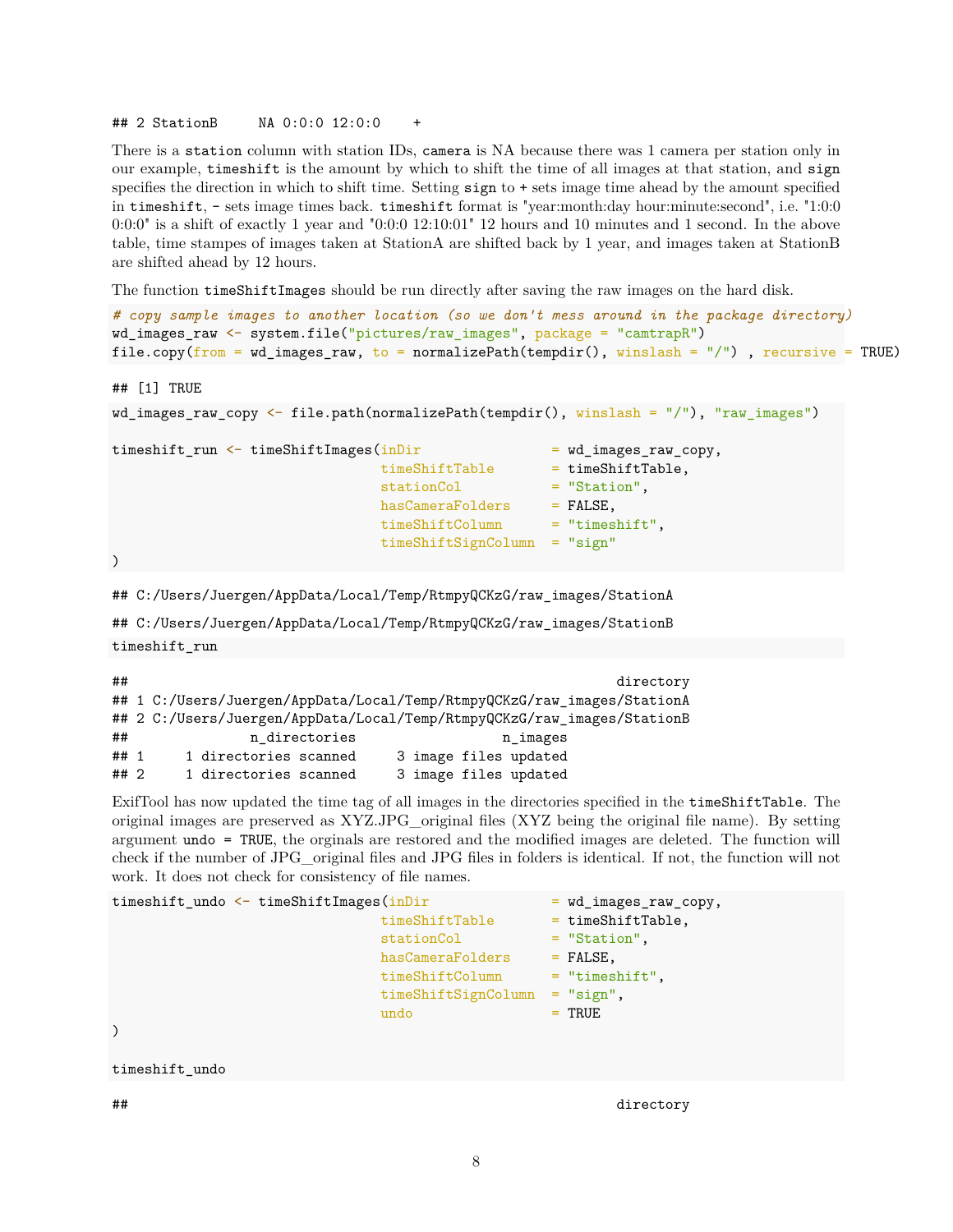```
## 1 C:/Users/Juergen/AppData/Local/Temp/RtmpyQCKzG/raw_images/StationA
## 2 C:/Users/Juergen/AppData/Local/Temp/RtmpyQCKzG/raw_images/StationB
## n_images_undo
## 1 3
## 2 3
```
## <span id="page-8-0"></span>**Date/Time problems with Reconyx Hyperfire cameras**

Some Reconyx Hyperfire cameras (e.g. Hyperfire HC500) don't store date and time in the standard Exif format. Consequently, camtrapR cannot read the DateTimeOriginal tag from these images. This can be fixed easily by using the camtrapR function fixDateTimeOriginal or by following the instructions given by Mathias Tobler in the CameraBase documentation (page 7):

<http://www.atrium-biodiversity.org/tools/camerabase/files/CameraBaseDoc1.7.pdf>

#### <span id="page-8-1"></span>**Renaming images**

Raw images are copied from the raw image directories into a new location and renamed at the same time. The renamed file names follow this pattern (depending on whether there was one or more cameras per station):

StationID\_\_Date\_\_Time(X).JPG

StationID CameraID Date Time(X).JPG

Station ID and camera ID are derived from the raw image directory structure created earlier with createStationFolders Date and time are taken from image Exif metadata (read using ExifTool). (X) is a numeric identifier that is assigned to all images taken at the same station (and camera, if applicable) within one minute. This is to avoid identical image names if images were taken in the same second (or in the same minute, if cameras record time in hours and minutes only).

Again, please be aware that temporary directories are used in the example. Set outDir to a permanent directory. In addition, images are not actually copied (argument copyImages = FALSE), but copying and renaming is mererly simulated in out example. So, in real world data, set copyImages = TRUE.

```
# raw image location
wd_images_raw <- system.file("pictures/raw_images", package = "camtrapR")
 # destination for renamed images to be copied to
wd_images_raw_renamed <- file.path(normalizePath(tempdir(), winslash = "/"), "raw_images_renamed")
```

```
renaming.table2 \leq imageRename(inDir = wd_images_raw,
                         outDir = wd_images_raw_renamed,
                         hasCameraFolders = FALSE,
                         copyImages = FALSE)
## StationA: 3 images |========== | 50%
## StationB: 3 images |====================| 100%
# here is the information for a few images
```
head(renaming.table2)

## Directory

```
## 1 C:/Users/Juergen/Documents/R/win-library/4.1/camtrapR/pictures/raw_images/StationA
## 2 C:/Users/Juergen/Documents/R/win-library/4.1/camtrapR/pictures/raw_images/StationA
## 3 C:/Users/Juergen/Documents/R/win-library/4.1/camtrapR/pictures/raw_images/StationA
## 4 C:/Users/Juergen/Documents/R/win-library/4.1/camtrapR/pictures/raw_images/StationB
## 5 C:/Users/Juergen/Documents/R/win-library/4.1/camtrapR/pictures/raw_images/StationB
## 6 C:/Users/Juergen/Documents/R/win-library/4.1/camtrapR/pictures/raw_images/StationB
```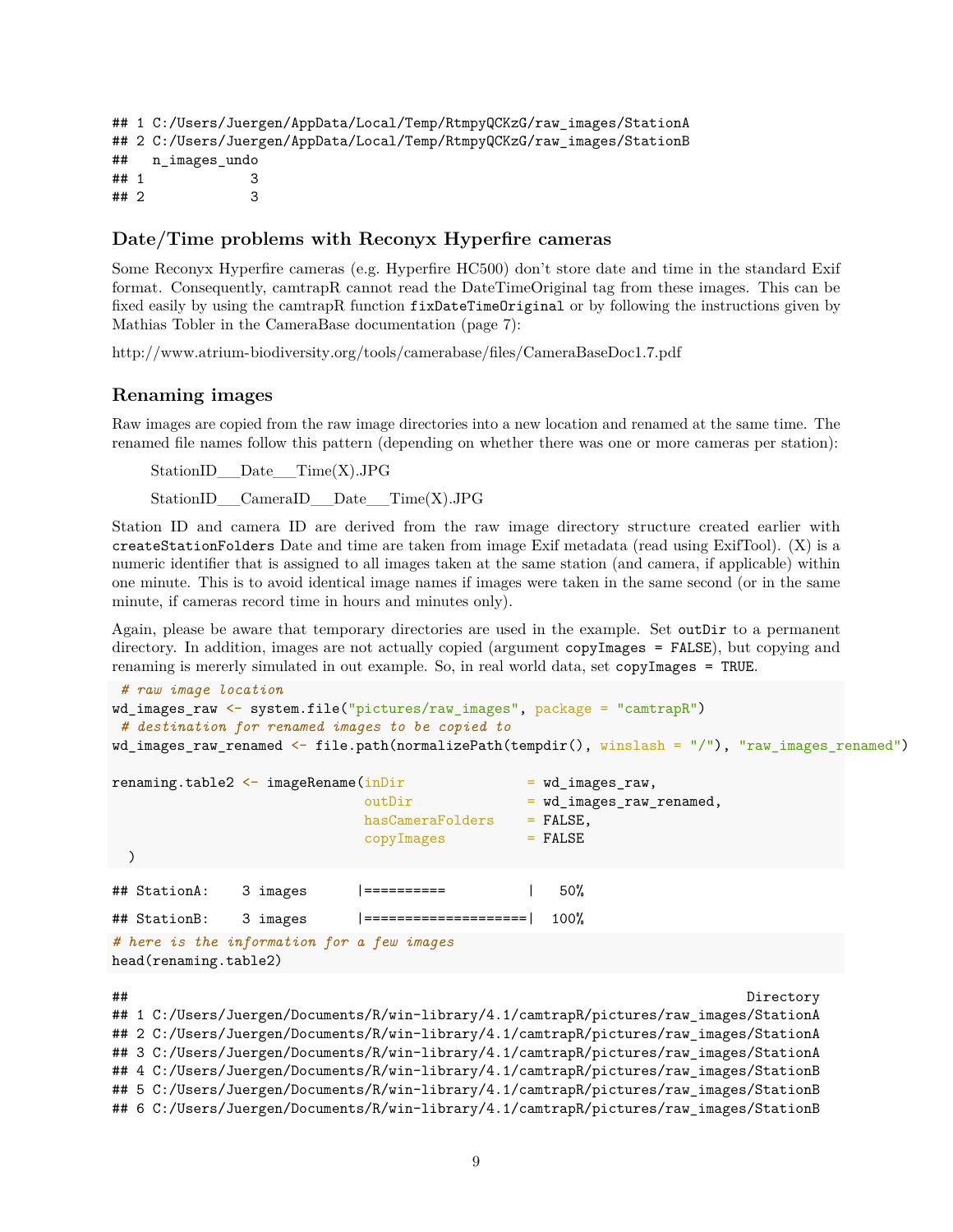| ##     |                | FileName                                                                        | Station Camera |  |                        |  | DateTimeOriginal DateReadable                                                   |        |
|--------|----------------|---------------------------------------------------------------------------------|----------------|--|------------------------|--|---------------------------------------------------------------------------------|--------|
| ## $1$ |                | IMG0001.JPG StationA                                                            |                |  | NA 2009-04-10 05:07:00 |  | TRUE                                                                            |        |
| ##     |                | 2 IMG0002.JPG StationA                                                          |                |  | NA 2009-04-21 00:40:00 |  | TRUE                                                                            |        |
|        |                | ## 3 IMG0003.JPG StationA                                                       |                |  | NA 2009-04-22 20:19:00 |  | TRUE                                                                            |        |
| ##     | $\overline{4}$ | IMG0001.JPG StationB                                                            |                |  | NA 2009-04-05 00:11:00 |  | TRUE                                                                            |        |
|        |                | ## 5 IMG0002.JPG StationB                                                       |                |  | NA 2009-04-05 23:13:00 |  | TRUE                                                                            |        |
|        |                | ## 6 IMG0003.JPG StationB                                                       |                |  | NA 2009-04-07 00:23:00 |  | TRUE                                                                            |        |
| ##     |                |                                                                                 |                |  |                        |  |                                                                                 | outDir |
|        |                | ## 1 C:/Users/Juergen/AppData/Local/Temp/RtmpyQCKzG/raw_images_renamed/StationA |                |  |                        |  |                                                                                 |        |
|        |                | ## 2 C:/Users/Juergen/AppData/Local/Temp/RtmpyQCKzG/raw_images_renamed/StationA |                |  |                        |  |                                                                                 |        |
|        |                | ## 3 C:/Users/Juergen/AppData/Local/Temp/RtmpyQCKzG/raw_images_renamed/StationA |                |  |                        |  |                                                                                 |        |
|        |                |                                                                                 |                |  |                        |  | ## 4 C:/Users/Juergen/AppData/Local/Temp/RtmpyQCKzG/raw_images_renamed/StationB |        |
|        |                |                                                                                 |                |  |                        |  | ## 5 C:/Users/Juergen/AppData/Local/Temp/RtmpyQCKzG/raw_images_renamed/StationB |        |
|        |                |                                                                                 |                |  |                        |  | ## 6 C:/Users/Juergen/AppData/Local/Temp/RtmpyQCKzG/raw_images_renamed/StationB |        |
| ##     |                |                                                                                 |                |  |                        |  | filename_new fileExistsAlready CopyStatus                                       |        |
|        |                | ## 1 StationA_2009-04-10_05-07-00(1).JPG                                        |                |  |                        |  | FALSE<br>FALSE                                                                  |        |
| ##     |                | 2 StationA_2009-04-21_00-40-00(1).JPG                                           |                |  |                        |  | FALSE<br>FALSE                                                                  |        |
|        |                | ## 3 StationA_2009-04-22_20-19-00(1).JPG                                        |                |  |                        |  | FALSE<br>FALSE                                                                  |        |
|        |                | ## 4 StationB_2009-04-05_00-11-00(1).JPG                                        |                |  |                        |  | FALSE<br>FALSE                                                                  |        |
|        |                | ## 5 StationB_2009-04-05_23-13-00(1).JPG                                        |                |  |                        |  | FALSE<br>FALSE                                                                  |        |
|        |                | ## 6 StationB_2009-04-07_00-23-00(1).JPG                                        |                |  |                        |  | FALSE<br>FALSE                                                                  |        |

So, the first image, "IMG0001.JPG" was renamed to "StationA\_\_2009-04-10\_\_05-07-00(1).JPG". Here is what the columns mean:

| column                                                                             | content                                                              |  |  |  |
|------------------------------------------------------------------------------------|----------------------------------------------------------------------|--|--|--|
| Directory                                                                          | the raw image directory                                              |  |  |  |
| FileName                                                                           | raw image file name                                                  |  |  |  |
| Station                                                                            | the station the image was taken at                                   |  |  |  |
| Camera                                                                             | the camera ID (here NA because there were no camera subdirectories)  |  |  |  |
| DateTimeOrightaland time in R-readable format                                      |                                                                      |  |  |  |
| DateReadablevhether the date could be read from the metadata or not $(TRUE = yes)$ |                                                                      |  |  |  |
| outDir                                                                             | the directory the renamed image was copied to                        |  |  |  |
| filename_nethe new file name                                                       |                                                                      |  |  |  |
|                                                                                    | CopyStatus whether the images was copied successfully $(TRUE = yes)$ |  |  |  |

At this point you created a copy of your raw images and renamed them with station ID, date and time.

## <span id="page-9-0"></span>**Writing a copyright tag into image metadata**

The function addCopyrightTag can write a copyright tag into image Exif metadata. While this can be useful when sharing or publishing data, it is not required in the camtrapR workflow. The function will recursively find all images in inDir and its subdirectories and writes a user-defined text into the Copyright field of the Exif metadata.

In doing so, Exiftool normally keeps the original images as .JPG original files. Note that this behaviour will instantly double the number of images in inDir and the disk space required. If this is not desired, users can set the function argument keepJPG\_original = FALSE (default is TRUE) in order to replace the original files without creating \*.JPG\_original files. I recommend to first try this on a copy of a subdataset and to then check the function output. If there are warnings like "Warning: [minor] Maker notes could not be parsed" image makernotes may be unreadable afterwards (they are proprietary, undocumented formats). On the other hand, you may never need these for analysing camera trapping data.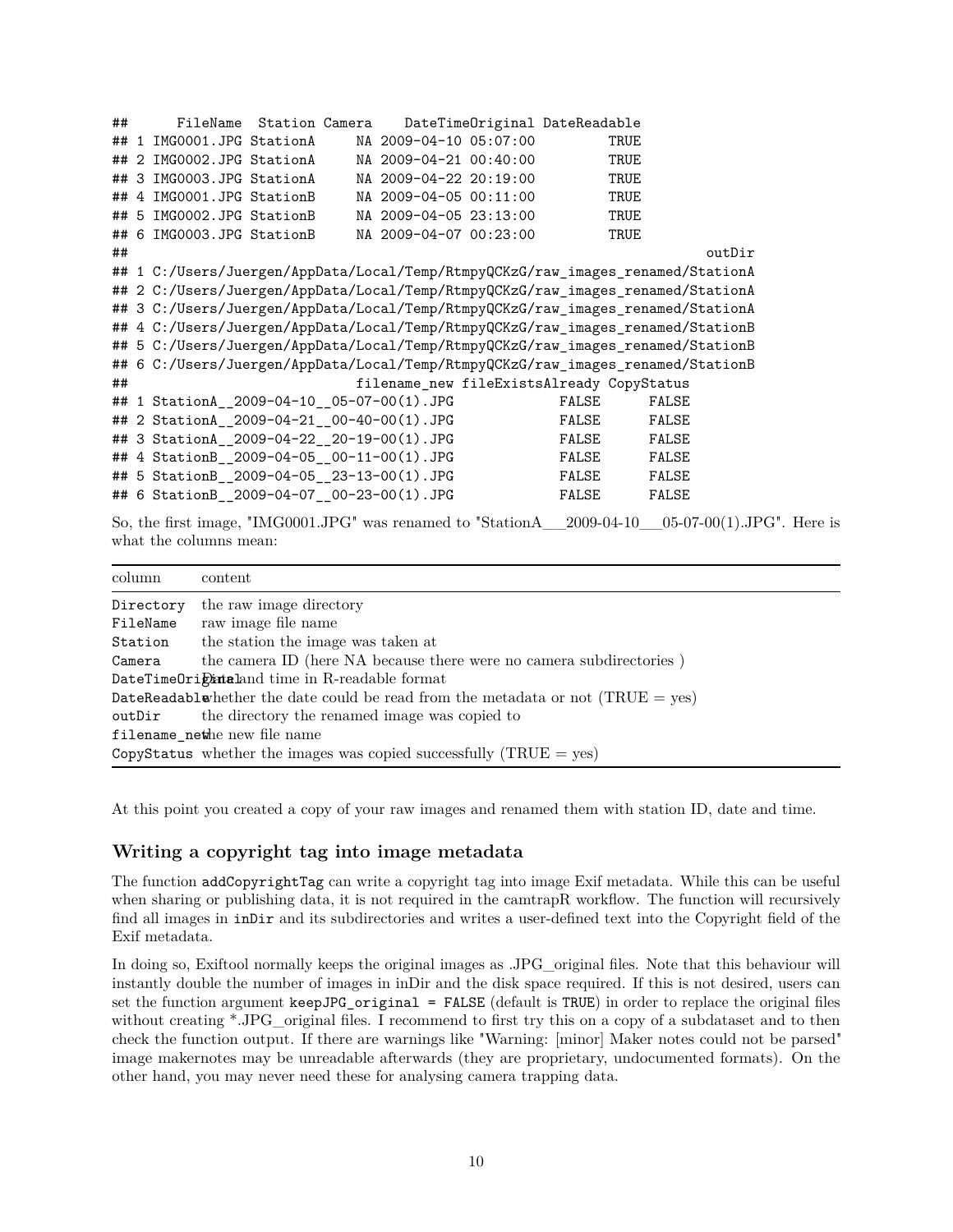```
# copy sample images to temporary directory (so we don't mess around in the package directory)
wd_images_ID <- system.file("pictures/sample_images_species_dir", package = "camtrapR")
file.copy(from = wd_images_ID, to = normalizePath(tempdir(), winslash = "/"), recursive = TRUE)
## [1] TRUE
wd_images_ID_copy <- file.path(normalizePath(tempdir(), winslash = "/"), "sample_images_species_dir")
# define an example copyright tag
copyrightTagToAdd <- "Your Name (Your Organisation)"
# write the tag to images
addCopyrightTag(inDir = wd\_imagesID\_copy,copyrightTag = copyrightTagToAdd,
               askFirst = FALSE) # askFirst = FALSE prevents function from asking
```
## 14 directories scanned 68 image files updated

When we check the outcome with function exifTagNames, we find field "Copyright" in line 27.

```
exiftagnames extracted <- exifTagNames(wd_images_ID_copy)
```
## Metadata of:

## C:/Users/Juergen/AppData/Local/Temp/RtmpyQCKzG/sample\_images\_species\_dir/StationA/PBE/StationA\_\_2009 knitr::kable(exiftagnames\_extracted, row.names = TRUE)

|              | tag group tag name |                      | value                                                                     |
|--------------|--------------------|----------------------|---------------------------------------------------------------------------|
| $\mathbf{1}$ | ExifTool           | ExifToolVersion      | 12.09                                                                     |
| 2            | ExifTool           | Warning              | Invalid EXIF text encoding for UserComment                                |
| $\,3$        | File               | FileName             | StationA 2009-04-21 00-40-00(1).JPG                                       |
| 4            | File               | Directory            | C:/Users/Juergen/AppData/Local/Temp/RtmpyQCKzG/sample_images_species_dir/ |
| 5            | File               | FileSize             | $27$ $kB$                                                                 |
| 6            | File               | FileModifyDate       | 2021:12:12 22:21:00+01:00                                                 |
| 7            | File               | FileAccessDate       | 2021:12:12 22:21:03+01:00                                                 |
| 8            | File               | FileCreateDate       | 2021:12:12 22:20:57+01:00                                                 |
| 9            | File               | FilePermissions      | rw-rw-rw-                                                                 |
| 10           | File               | FileType             | <b>JPEG</b>                                                               |
| 11           | File               | FileTypeExtension    | jpg                                                                       |
| 12           | File               | <b>MIMEType</b>      | image/jpeg                                                                |
| 13           | File               | ExifByteOrder        | Little-endian (Intel, II)                                                 |
| 14           | File               | ImageWidth           | 100                                                                       |
| 15           | File               | ImageHeight          | 75                                                                        |
| 16           | File               | EncodingProcess      | Baseline DCT, Huffman coding                                              |
| 17           | File               | <b>BitsPerSample</b> | 8                                                                         |
| 18           | File               | ColorComponents      | 3                                                                         |
| 19           | File               | YCbCrSubSampling     | YCbCr4:2:2(21)                                                            |
| 20           | <b>EXIF</b>        | Make                 | G4                                                                        |
| 21           | <b>EXIF</b>        | Model                | <b>CUDDEBACK</b>                                                          |
| 22           | <b>EXIF</b>        | XResolution          | 72                                                                        |
| 23           | <b>EXIF</b>        | YResolution          | 72                                                                        |
| 24           | <b>EXIF</b>        | ResolutionUnit       | inches                                                                    |
| 25           | <b>EXIF</b>        | ModifyDate           | 2009:04:21 00:40:00                                                       |
| 26           | <b>EXIF</b>        | YCbCrPositioning     | Co-sited                                                                  |
| 27           | <b>EXIF</b>        | Copyright            | Your Name (Your Organisation)                                             |
| 28           | <b>EXIF</b>        | ExifVersion          | 0200                                                                      |